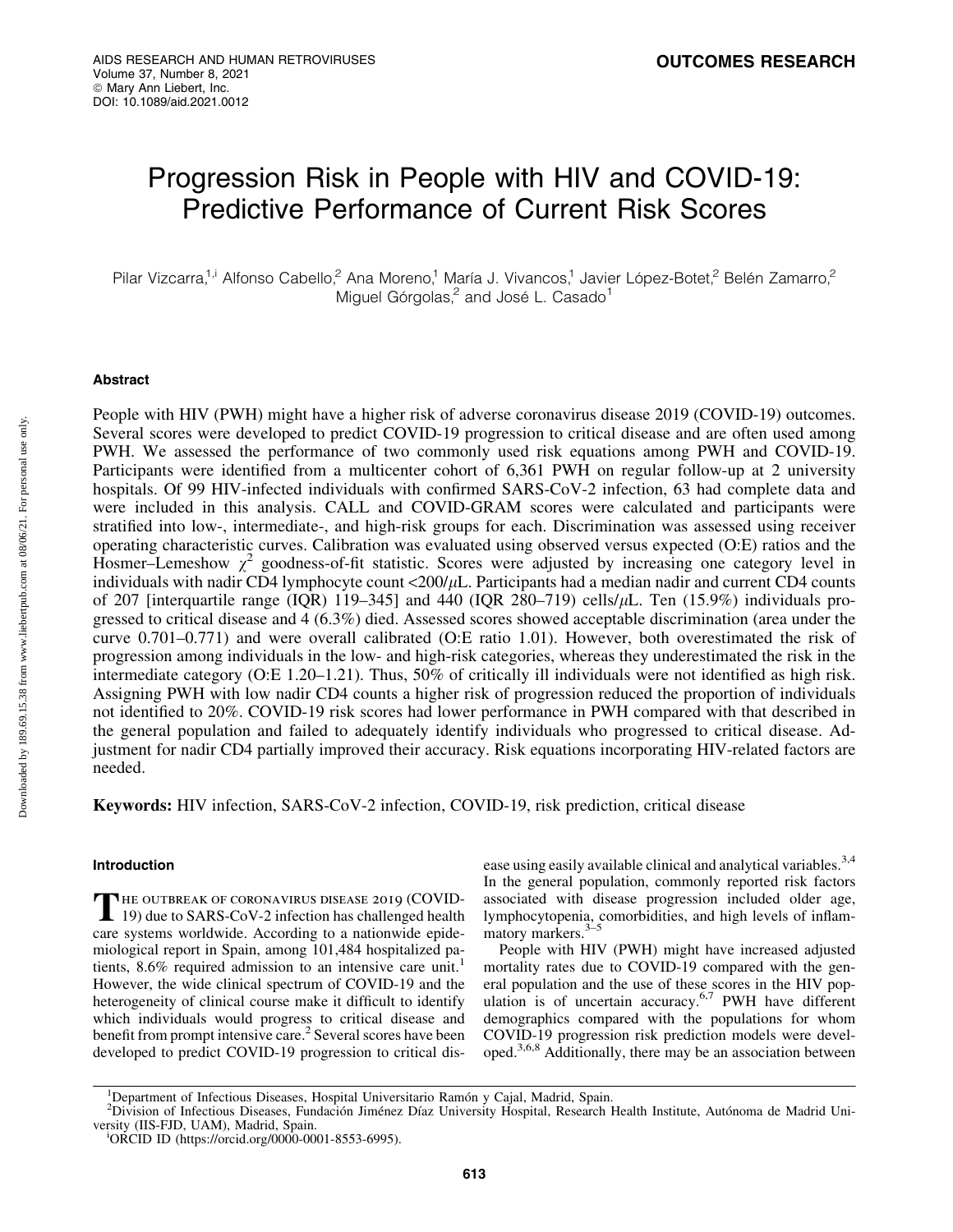HIV infection and COVID-19 severity.<sup>6,7,9</sup> In particular, low CD4 lymphocyte counts have an impact on COVID-19 mortality, which is not captured in the scores. $9-11$ 

The current study aimed to evaluate the rate of progression to critical disease in a multicenter cohort of PWH and COVID-19 and assess the performance of two web-based COVID-19 risk equations. Secondarily, we investigated whether we could improve the performance of the risk equations by assigning PWH with low nadir CD4 counts an adjusted score value.

## Materials and Methods

## Study population

This was an observational multicenter study. We used data from 2 cohorts of adult PWH at the Ramón y Cajal University Hospital (HURyC) and Fundación Jiménez Díaz University Hospital (HUFJD), 2 tertiary hospitals with a total of 6,361 adult patients on regular follow-up at the monographic HIV clinics. In the cohort of the HURyC, HIV-infected individuals, aged 18 years or older, with a diagnosis of suspected or confirmed COVID-19 were included prospectively and consecutively as of December 11, 2020. In the cohort of the HUFJD, anonymized data of HIV-infected individuals, aged 18 years or older, with a diagnosis of suspected or confirmed COVID-19 were collected retrospectively as of December 11, 2020. Study follow-up was performed until hospital discharge or recovery for ambulatory patients.

All research was done according to the Declaration of Helsinki and local legislation. The study protocol was approved by the institutional review boards of both centers (EC 110/20 HURyC and EO 091/20 HUFJD). Participants provided oral informed consent to minimize physical contact with study staff at the HURyC, and a waiver of consent was granted at the HUFJD because only deidentified data were extracted from the medical records. All participants received treatment according to local recommendations.

For the current analysis, we included data from all PWH with PCR-confirmed COVID-19 in ambulatory or hospitalized settings. Individuals for whom scores could not be calculated due to missing information were excluded. Critical disease was the primary outcome, defined as respiratory failure that required mechanical ventilation, organ failure with the need of intensive care unit admission,  $12$  or death due to COVID-19.

#### Risk prediction equations

We assessed the performance of two risk equations accessible online, which comprise clinical and analytical data easily available at tertiary hospitals: CALL and COVID-GRAM scores.

The CALL score, developed by Ji *et al.*, is accessible as an online calculator and predicts progression to severe COVID-19 [respiratory rate  $\geq$ 30 breaths/min, resting oxygen saturation  $\leq 93\%$ , partial pressure arterial oxygen to fraction of inspired oxygen  $(PaO_2/FiO_2) \leq 300$  mmHg, requirement of mechanical ventilation, or worsening of lung computed tomography findings] based on data collected from 208 hospitalized patients with confirmed COVID-19 in China.<sup>3</sup> The model includes independent factors associated with progression in a multivariate Cox analysis. Using cutoff values of 6 and 9 points, the equation yielded a sensitivity of 95% and 45% and a specificity of 97% and 78%, respectively, for estimating the risk of progression in the derivation cohort. $3$ 

The scores were classified into three categories of risk according to the probabilities of progression, as follows: 4–6 points (low risk, <10%), 7–9 points (intermediate risk, 10%– 40%), and 10–13 points (high risk, >50%).

COVID-GRAM was developed by Liang *et al.* to estimate the probability of progressing to critical COVID-19 (admission to the intensive care unit, invasive ventilation, or death) using a nationwide cohort of 1,590 hospitalized Chinese patients with confirmed COVID-19. $4$  The equation, accessible as an online calculator, was built based on variables consistently associated with the event using least absolute shrinkage and selection operator (LASSO) and logistic regression models. The equation was externally validated, achieving an area under the receiver operating characteristic  $(AUROC)$  curve of  $0.88-0.98<sup>4</sup>$ . The scores were stratified into the following categories according to the probability of critical COVID-19: low-risk group 0.7%, intermediate-risk group 7.3%, and high-risk group 59.3%.

#### Data collection and definitions

Each equation comprises different variables that conferred an increased risk of progression to critical COVID-19. Demographics, comorbidity status, and clinical and radiological manifestations were collected from medical records. HIVspecific variables were extracted from medical records and consisted of the calendar year of HIV infection diagnosis, nadir and most recent (i.e., within previous 6 months) CD4 lymphocyte count, recent CD4/CD8 ratio, recent RNA-HIV plasma viral load, and current antiretroviral therapy. The laboratory parameters, including lactate dehydrogenase, C reactive protein, total and differential leukocyte counts, hemoglobin, platelets, direct bilirubin, creatinine, and sodium, were examined at the first hospital consultation. Oxygen saturation was measured by pulse oxygen saturation at rest state.

Confirmed COVID-19 was defined by positive, qualitative, real-time RT-PCR assay of nasopharyngeal swabs, sputum, or lower respiratory tract aspirates.

#### Statistical analysis

The data were described using absolute numbers and percentages for categorical variables and mean, range, median, and interquartile ranges (IQRs) for continuous variables. Normally distributed variables were compared by the independent sample *t*-test, whereas non-normally distributed variables were compared using the Mann–Whitney Wilcoxon test. Comparisons between categorical variables were assessed by  $\chi^2$  test. Specifically, Fisher's exact test was applied when more than 20% of cells in the  $2 \times 2$  table had expected frequencies of <5. We used binary logistic regression models to explore the factors associated with critical COVID-19 in our population, adjusting for age, gender, nadir CD4 cell counts, and years of HIV infection.

CALL and COVID-GRAM scores were calculated and participants were stratified into low-, intermediate-, and highrisk groups for each algorithm according to previously reported cutoff values. $3,4$  The ability of each score to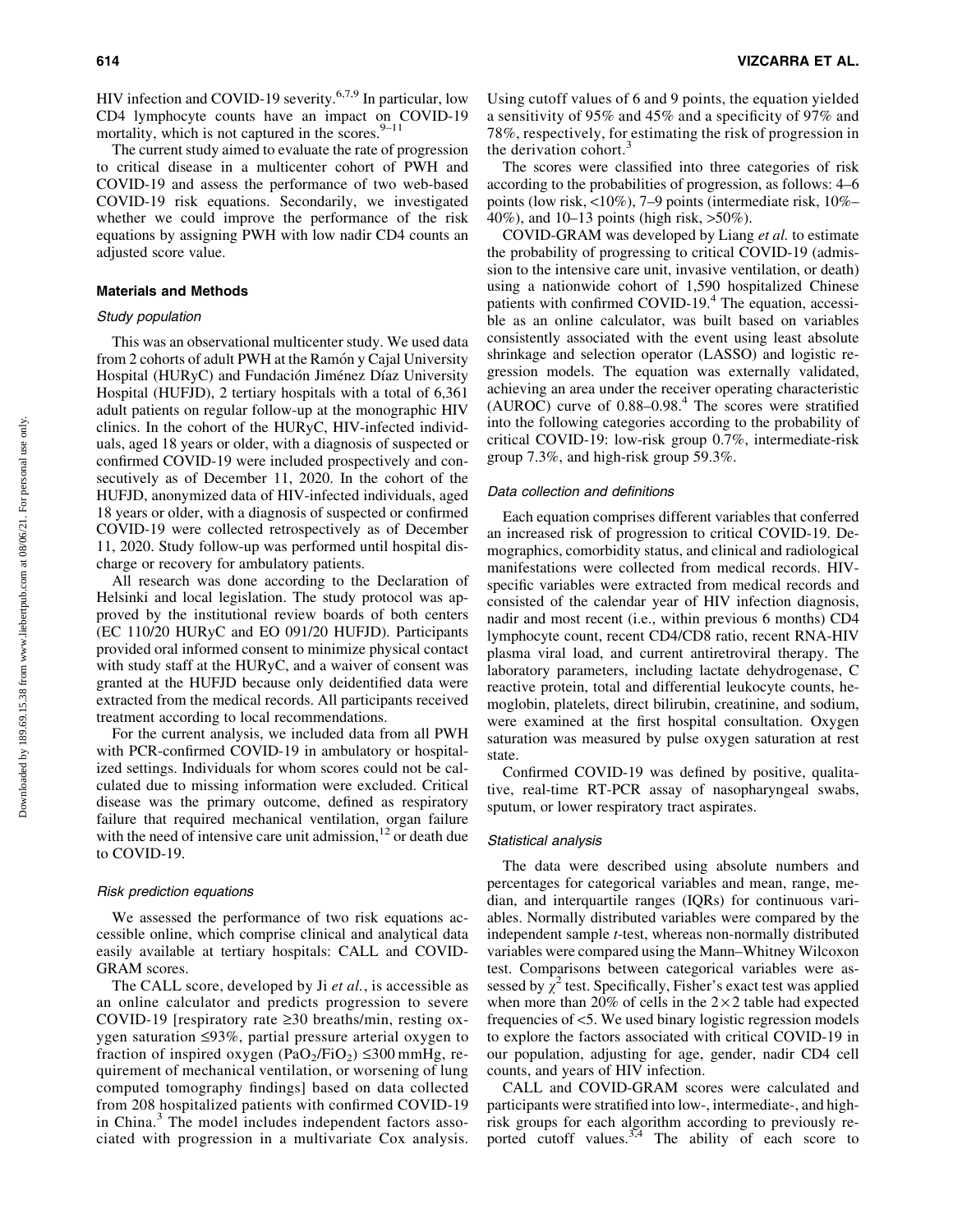discriminate the progression to critical disease was assessed using receiver operating characteristic (ROC) curves, and the AUROC curve for our population was determined. AUROC curve values between 0.50 and 0.59 were considered poor, 0.60 and 0.69 moderate, 0.70 and 0.79 acceptable, and 0.80 and  $1.00$  very good to excellent.<sup>13</sup> The sensitivity, specificity, and predictive values were calculated both according to previously published cutoff values and to the best cutoff values for our cohort. $3,4$ 

Considering the harm associated with overlooking an individual who may progress to severe COVID-19, we selected cutoff values that provided a minimum sensitivity of 90% while having the highest specificity. Calibration was assessed using the mean observed versus expected (O:E) ratio and the Hosmer–Lemeshow  $\chi^2$  goodness-of-fit statistic.

We additionally investigated whether the performance of the scores might be improved by considering the nadir CD4 lymphocyte count. The extent to which the nadir CD4 lymphocyte count affects the progression of COVID-19 is still unknown. Therefore, we arbitrarily adjusted the scores by increasing one category level in individuals with nadir CD4 lymphocyte counts  $\langle 200/\mu L$ . Statistical significance was defined as a two-sided *p* value of <.05. All statistics were done with IBM SPSS Statistics, version 25.0.

#### **Results**

During the study period, a total of 99 HIV-infected individuals had a confirmed SARS-CoV-2 infection. Sixty-three had complete data on all variables to calculate the scores and were included in this analysis. Participants were predominantly male (87.3%), Caucasians (73%), and with a mean age of 52 (range 19–77) years. The median nadir and current lymphocyte CD4 counts were 207 (IQR 119–345) and 440 (IQR 280–719) cells/ $\mu$ L. Forty PWH (63.5%) had at least one comorbidity, the most prevalent of which were hypertension (36.5%) and chronic hepatitis (27.0%, Table 1).

A total of 10 (15.9%) individuals progressed to critical disease and 4 (6.3%) died over a median of 3.5 (IQR 0.0– 17.5) days from COVID-19 diagnosis. Clinical characteristics of the population according to the progression to critical disease were compared (Table 1). Overall, both groups had similar baseline characteristics, except for the lower nadir CD4 lymphocyte count (107 and 225 cells/ $\mu$ L,  $p = .047$ ), and higher leukocyte–lymphocyte ratio  $(0.7 \text{ and } 1.4, p = .055)$ among individuals who progressed to critical disease. In the adjusted binary logistic regression model, we did not find any factor statistically associated with critical COVID-19 (Table 2).

The median calculated risk of critical disease was 7 (IQR 5–10; intermediate category) and 91 (IQR 50–134; intermediate category) when using CALL and COVID-GRAM, respectively. Progression rates among low-, intermediate-, and high-risk categories were 4.8%, 17.4%, and 26.3% for the CALL score and 0%, 15.2%, and 35.7% for the COVID-GRAM score, respectively (Fig. 1).

The AUROC curve of the COVID-GRAM score was 0.771 [95% confidence interval (CI) 0.627–0.915], higher than the CALL score (area under the curve 0.701, 95% CI 0.560– 0.842), yielding acceptable discrimination (Fig. 2). The negative and positive predictive values (NPV and PPV) for critical disease according to published cutoffs are displayed in Table 3. The best cutoff values for our population were 6

points for the CALL score (NPV 95.2% and PPV 21.4%) and 80 points for the COVID-GRAM score (NPV 96.0% and PPV 23.7%).

The equations showed no evidence of lack of fit with our data, as reflected by Hosmer and Lemeshow  $\chi^2$  values of 8.62 ( *p* = .196) for the CALL score and 1.973 ( *p* = .982) for the COVID-GRAM score. In the overall cohort, calibration was found to be good (O:E ratio 1.01). Nevertheless, both scores overestimated the risk of progression among individuals in the low- and high-risk categories [O:E ratios: CALL 0.78 (low) and 0.91 (high); COVID-GRAM 0.00 (low), 0.94 (high)]. Conversely, the risk was underestimated in the intermediate-risk category (O:E ratios: CALL 1.20; COVID-GRAM 1.21).

When the scores were arbitrarily adjusted according to the nadir CD4 lymphocyte count, the prediction was more accurate in the high-risk category (O:E ratios: CALL 1.03; COVID-GRAM 0.98) since three of five individuals who progressed to critical disease and had not been identified by the original equation were reclassified as high-risk individuals (Table 4).

#### Discussion

Early identification of individuals with COVID-19 that will progress to critical disease could facilitate decisionmaking regarding the best management strategy.<sup>2</sup> There is a controversy whether PWH have a higher risk of poor outcomes due to COVID-19. On the one hand, an analysis of the largest HIV cohort of PWH in the United States found no differences in overall mortality among HIV-positive and HIV-negative individuals, $^{14}$  but on the other hand, the ISA-RIC and OpenSAFELY cohorts in the United Kingdom found an increased risk of mortality among PWH, even after adjusting for social conditions.6,7 Some of these cohorts did not have data on HIV-specific variables and the ultimate cause of the increased risk could not be determined.

In our study, 15.9% of the sample progressed to critical disease, similar to other cohorts of PWH, although higher than the current crude rate of progression in the general population of our region  $(8.6\%)$ .<sup>1,10,14</sup> Moreover, among individuals in the fifth decade of age (the mean age of our cohort), the intensive care unit admission rate in our study was considerably higher than in the general population of Spain (0.7%).

Several scores were proposed to predict critical disease or mortality in the general population, although they had not been evaluated in HIV-positive populations. We assessed the performance of two available web-based risk calculators in a multicenter cohort of PWH with confirmed SARS-CoV-2 infection. Overall, the assessed prediction equations acceptably discriminated individuals who progressed to critical COVID-19 from those who did not. However, both overestimated the risk of progression among PWH in the low- and high-risk categories, whereas they underestimated the risk in the intermediate category. Assigning PWH with nadir CD4 lymphocyte count  $\langle 200 \text{ cells} / \mu \text{L}$  a higher risk of progression partially improved the identification of critically ill individuals, suggesting that other factors determine the risk of progression in PWH.

The accuracy of the scores based on AUROC curves in our population was 23% and 12% lower than that reported in the derivation cohorts of the CALL and COVID-GRAM,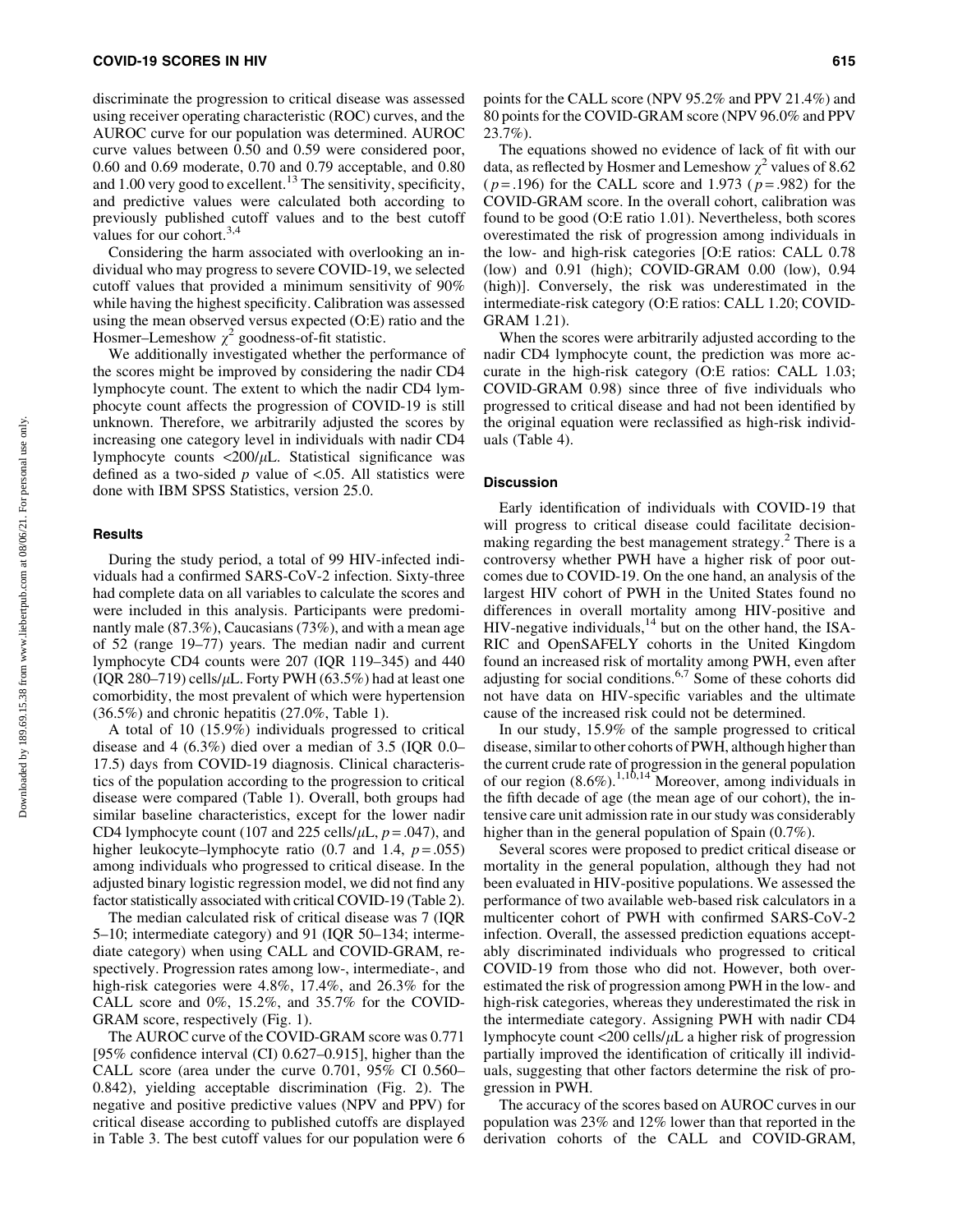|                                                                                | Total $(n=63)$              | Critical disease<br>$(n=10)$ | Noncritical disease<br>$(n=53)$ | $p^a$        |
|--------------------------------------------------------------------------------|-----------------------------|------------------------------|---------------------------------|--------------|
| Age, years, mean (range)<br>Ethnicity, $n$ $(\%)$                              | $52(19-77)$                 | $56(51-58)$                  | $51(44 - 58)$                   | .446         |
| Caucasian                                                                      | 46 (73.0)                   | $9(90-0)$                    | 37 (69.8)                       | .834         |
| Latin American                                                                 | 15(23.1)                    | 1(10.0)                      | 14(26.4)                        |              |
| Other                                                                          | 2(3.1)                      | 0(0)                         | 2(3.8)                          |              |
| Gender, $n$ (%)<br>Male                                                        | 55 (87.3)                   | 8(80.0)                      | 47 (88.7)                       | .602         |
| Female                                                                         | 8(12.7)                     | 2(20.0)                      | 6(11.3)                         |              |
| Risk factor for HIV acquisition, $n$ (%)<br>IDU                                | 14(22.2)                    | 4(40.0)                      | 10(18.9)                        | .531         |
| <b>MSM</b>                                                                     | 41 $(65.1)$                 | 3(30.0)                      | 38 (71.7)                       |              |
| Heterosexual                                                                   | 8(12.7)                     | 2(20.0)                      | 6(11.3)                         |              |
| Smoking, $n$ (%)                                                               |                             |                              |                                 |              |
| Current                                                                        | 17(27.0)                    | 3(30.0)                      | 14(26.4)                        | .709         |
| Former                                                                         | 29(46.0)                    | 4(40.0)                      | 25(47.2)                        |              |
| Never                                                                          | 16(25.4)                    | 3(30.0)                      | 13(24.5)                        |              |
| Body–mass index, $\text{kg/m}^2$ , median (IQR)<br>Comorbidities, median (IQR) | 25.5(23.4–28.1)<br>$1(0-3)$ | 24.4 (22.7-27.2)<br>$2(1-3)$ | $25.6(23.4 - 28.1)$<br>$1(0-1)$ | .478<br>.535 |
| Obesity, $n$ (%)                                                               | 9(14.3)                     | 1(10.0)                      | 8(15.1)                         | .667         |
| Diabetes mellitus, $n$ (%)                                                     | 10(15.9)                    | 1(10.0)                      | 9(17.0)                         | 1.000        |
| Hypertension, $n$ (%)                                                          | 23 (36.5)                   | 3(30.0)                      | 20(37.7)                        | .731         |
| Cardiovascular disease, $n$ (%)                                                | 13(20.6)                    | 2(20.0)                      | 11(20.8)                        | 1.000        |
| Chronic obstructive pulmonary disease, $n$ (%)                                 | 10(15.9)                    | 2(20.0)                      | 8(15.1)                         | .658         |
| Chronic kidney disease, $n$ (%)                                                | 7(11.1)                     | 1(10.0)                      | 6(11.3)                         | 1.000        |
| Malignancy, $n$ $(\%)$                                                         | 13(20.6)                    | 3(30.0)                      | 10(18.9)                        | .424         |
| Non-HIV immunodeficiency, $n$ (%)                                              | 8(12.7)                     | 2(20.0)                      | 6(11.3)                         | .604         |
| Chronic liver disease, $n$ (%)                                                 | 17(27.0)                    | 4(40.0)                      | 13(24.5)                        | .440         |
| Antiretroviral therapy, $n$ (%)                                                | 62 (98.4)                   | 9(90.0)                      | 53 (100.0)                      | .161         |
| Current use of tenofovir, $n$ (%)                                              |                             |                              |                                 |              |
| No                                                                             | 25(40.3)                    | 6(60.0)                      | 19(35.8)                        | .176         |
| <b>TAF</b>                                                                     | 34 (54.8)                   | 4(40.0)                      | 30(56.6)                        |              |
| <b>TDF</b>                                                                     | 4(6.4)                      | 0(0)                         | 4(7.5)                          |              |
| Last HIV-RNA <37 copies/mL                                                     | 59 (93.7)                   | 9(90.0)                      | 50 (79.4)                       | .508         |
| Nadir CD4 counts, cells/ $\mu$ L, median (IQR)                                 | 207 (119–345)               | $107(56-276)$                | 225 (142–350)                   | .047         |
| Nadir CD4 counts <200 cells/ $\mu$ L, $n$ (%)                                  | 27(42.9)                    | 7(70.0)                      | 20(37.7)                        | .167         |
| Current CD4 counts, cells/ $\mu$ L, median (IQR)                               | 440 (280-719)               | 376 (157-728)                | 458 (282–722)                   | .674         |
| Current CD4 counts <350 cells/ $\mu$ L, $n$ (%)                                | 24(38.1)                    | 5(50)                        | 19(35.8)                        | .495         |
| Duration of HIV diagnosis, years, median<br>(IOR)                              | $13(7-23)$                  | $21(9-26.5)$                 | $12.5(7-22.5)$                  | .329         |
| Lymphocyte counts, $\times 10^9$ /liter, median<br>$(\text{IQR})^{\text{b}}$   | $1.2(0.8-2.1)$              | $0.7(0.4-2.0)$               | $1.4(0.9-2.1)$                  | .055         |
| Neutrophil-lymphocyte ratio, median (IQR) <sup>b</sup>                         | $3.3(1.7-6.2)$              | $6.1(3.9-16.4)$              | $2.7(1.3-5.4)$                  | .012         |
| eGFR, mL/min, median $(IQR)^b$                                                 | 88.0 (64.8–98.8)            | 98.3 (80.0-102.9)            | $86.3(62.5-95.6)$               | .118         |
| $SpO2/FiO2$ , median $(IQR)b$                                                  | 452 (417-458)               | 299 (265-385)                | 452 (444-462)                   | .000         |
| $SpO_2/FiO_2 \leq 300$ , n $(\%)^b$                                            | 6(9.5)                      | 5(50.0)                      | 1(1.9)                          | .000         |
| Abnormal chest radiograph, $n$ (%)                                             | 27 (42.9)                   | 6(60.0)                      | 21 (39.6)                       | .303         |
| Admitted to hospital, $n$ (%)                                                  | 46 (73.0)                   | 10(100.0)                    | 36(67.9)                        |              |
| Mechanical ventilation, $n$ (%)                                                | 8(12.7)                     | 8(80.0)                      | 0(0.0)                          | .000         |
| Death, $n(\%)$                                                                 | 4(6.3)                      | 4(40.0)                      | 0(0.0)                          | .000         |
| CALL score, $n$ (%)                                                            |                             |                              |                                 |              |
| Median (IQR)                                                                   | $7(5-10)$                   | $9(7.7-10)$                  | $7(4-10)$                       | .042         |
| Low risk, $n(\%)$                                                              | 21 (33.3)                   | 1(10.0)                      | 20(37.7)                        |              |
| Intermediate risk, $n$ $(\%)$                                                  | 23(36.5)                    | 4(40.0)                      | 19(35.8)                        |              |
| High risk, $n$ $(\%)$                                                          | 19 (30.2)                   | 5(50.0)                      | 14(26.4)                        |              |
| COVID-GRAM score, $n$ (%)                                                      |                             |                              |                                 |              |
| Median (IQR)                                                                   | $93(54 - 135)$              | $137(99-173)$                | 84 (48-127)                     | .007         |
| Low risk, $n(\%)$                                                              | 16(25.4)                    | 0(0.0)                       | 16(30.2)                        |              |
| Intermediate risk, $n$ (%)                                                     | 33 (52.4)                   | 5(50.0)                      | 28 (52.8)                       |              |
| High risk, $n(\%)$                                                             | 14 (22.2)                   | 5(50.0)                      | 9(17.0)                         |              |

<sup>a</sup>p Values calculated between individuals with and without critical COVID-19 using a  $\chi^2$  test or Fisher's exact test for categorical variables and Mann–Whitney  $U$  test for continuous variables.<br><sup>b</sup>At first hospital consultation.

Bold values indicate statistical significance with  $p$  value <.05.

COVID-19, coronavirus disease 2019; eGFR, estimated glomerular filtration rate; IDU, intravenous drug user; IQR, interquartile range; MSM, men who have sex with men; SpO<sub>2</sub>/FiO<sub>2</sub>, pulse oxygen saturation-to-fraction of inspired oxygen; TAF, tenofovir alafenamide; TDF, tenofovir disoproxil fumarate. <sup>616</sup>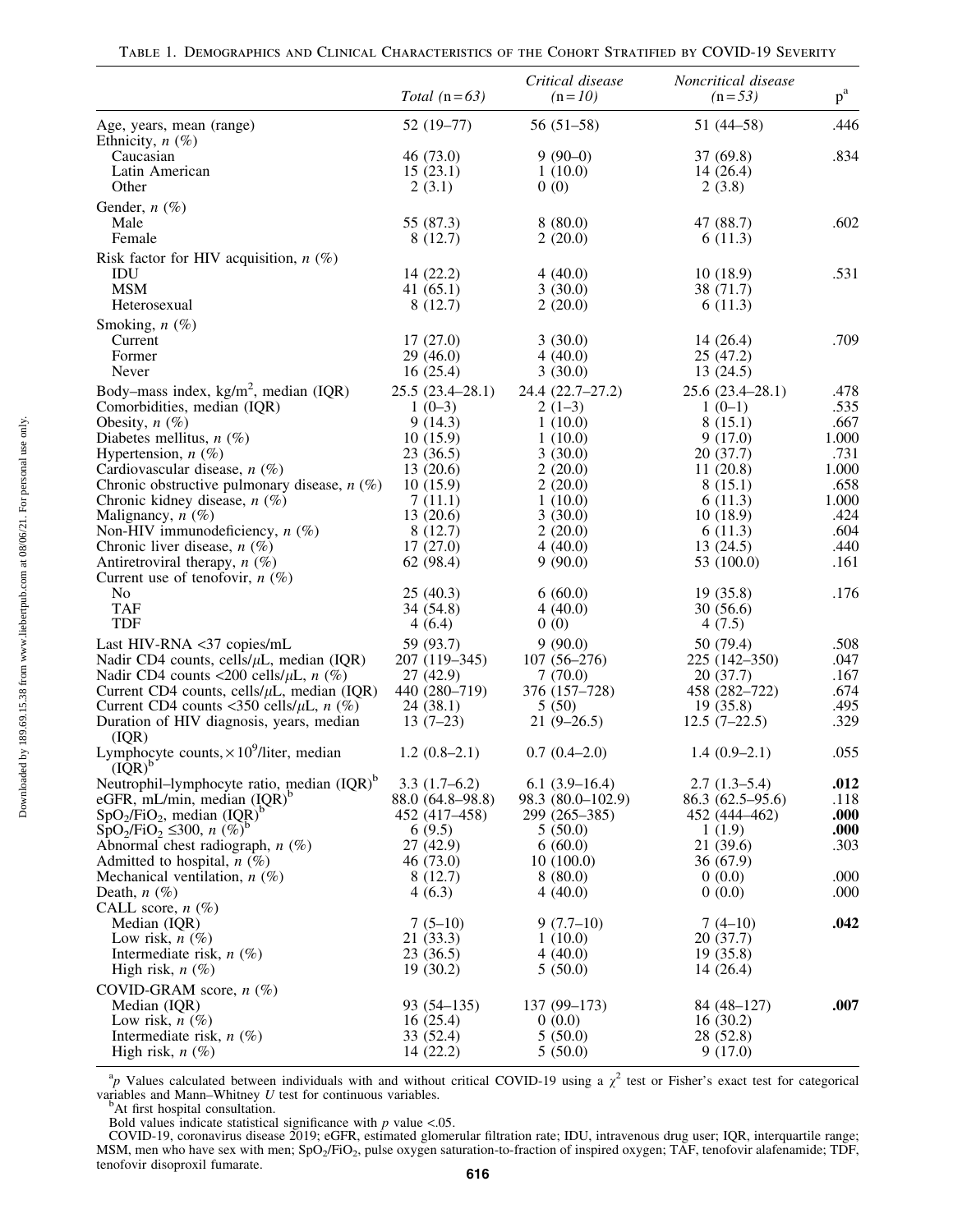Table 2. Binary Logistic Regression Model for Predicting Critical Illness Among a Cohort of People with HIV

| Variable                                                                   | Odds ratio (95%                                                                              | n <sup>a</sup> |
|----------------------------------------------------------------------------|----------------------------------------------------------------------------------------------|----------------|
| Age, per year<br>Number of comorbidities<br>Duration of HIV infection, per | $1.027(0.929 - 1.137)$ .590<br>$1.107$ $(0.708 - 1.731)$ .655<br>$1.029(0.958 - 1.106)$ .434 |                |
| year<br>Nadir CD4 lymphocyte count,<br>per unit decrease                   | $1.010(1.000-1.011)$ .071                                                                    |                |

Data in rows belong to independent variables in the regression, in relation to the alternative "critical illness" dependent variable.

Statistical significance is considered as a *p* value <.05. For this model, the null hypothesis needs to be retained.

CI, confidence interval.

respectively.3,4 Using the best cutoff value for our population did not lead to an improvement of the NPV or PPV. Interestingly, the scores overestimated the risk of progression for the extreme categories, and only 26%–36% of our cohort classified as high risk actually evolved to critical disease.

Conversely, half of the individuals with COVID-19 progression were not identified as high risk, indicating that critically ill PWH are not appropriately assigned across the scoring categories. These may be related to the differences between the populations where the equations were developed and our HIV-positive sample. Indeed, HIV-positive populations tend to have a young age distribution and a high prevalence of comorbidities, which may not be captured by the score derivation cohorts.<sup>6,15</sup>

Likewise, some factors that may influence COVID-19 evolution are specific to the HIV-positive population, such as the immune deficiency reflected by low CD4 lymphocyte counts. In this line, low CD4 counts have been identified as factors associated with worse outcomes in some observational studies. Hoffmann *et al.* found that the only factor associated with mortality was nadir CD4 count.<sup>11</sup> Additionally, current CD4 lymphocyte counts of  $\langle 200 \text{ cells/}\mu\text{L}$  were associated with increased rates of hospitalization, critical disease, and death in



FIG. 2. Receiver operating characteristic curves for CALL (*red line*) and COVID-GRAM (*blue line*) scores for the risk of progression to critical COVID-19 in people with HIV. The *gray line* represents the line of equality.

a multicenter cohort.<sup>10</sup> In our study, we did not find an association between nadir CD4 lymphocyte count and critical COVID-19, probably due to the small sample size.

Considering previous studies, we hypothesized that adjusting the scores according to nadir CD4 lymphocyte count could enhance the predictive performance of the equations. Indeed, it improved prediction among individuals in the highrisk category by 11% and 3% for the CALL and COVID-GRAM scores, respectively, but it still was not able to identify 20% of individuals who progressed to critical disease.

The reason for this finding may be due to a minor effect of the nadir CD4 lymphocyte count on the probability of progression, while other relevant factors are not taken into account. This underlies the fact that the eventual evolution of



FIG. 1. Rate of progression to critical COVID-19 among people with HIV according to CALL (*dark gray*) and COVID-GRAM (*light gray*) risk categories. *Columns* express the percentage of individuals with critical disease within low-, intermediate-, and high-risk categories. COVID-19, coronavirus disease 2019.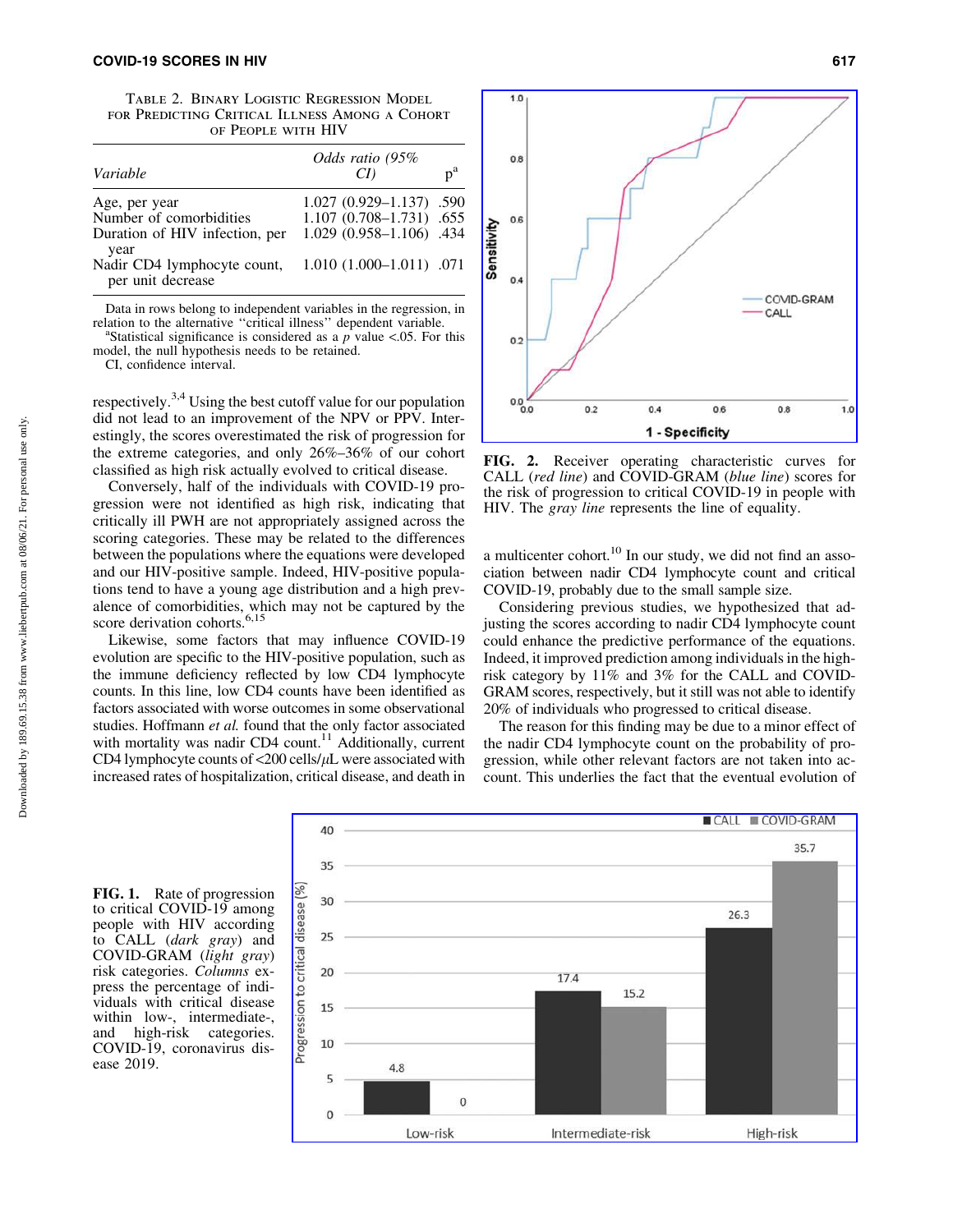| TABLE 3. AREA UNDER RECEIVER OPERATING CHARACTERISTIC CURVE AND COMPARISON |
|----------------------------------------------------------------------------|
| of Predictive Assessment Between CALL and COVID-GRAM Scores for Estimating |
| THE RISK OF PROGRESSION TO CRITICAL DISEASE AMONG PEOPLE WITH HIV          |

| Cutoff value              | AUROC curve (95% CI)   | <i>Sensitivity</i> $(\%)$ | Specificity $(\% )$ | $NPV$ (%) | $PPV$ (%) |
|---------------------------|------------------------|---------------------------|---------------------|-----------|-----------|
| CALL                      | $0.701(0.560 - 0.842)$ |                           |                     |           |           |
| $6$ points <sup>a,b</sup> |                        | 90.0                      | 37.7                | 95.2      | 21.4      |
| 9 points                  |                        | 40.0                      | 73.6                | 86.7      | 22.2      |
| <b>COVID-GRAM</b>         | $0.771(0.627 - 0.915)$ |                           |                     |           |           |
| 57 points                 |                        | 100.0                     | 30.2                | 100.0     | 21.3      |
| 80 points <sup>a</sup>    |                        | 90.0                      | 45.3                | 96.0      | 23.7      |
| 139 points                |                        | 50.0                      | 83.0                | 89.8      | 35.7      |

<sup>a</sup>Best cutoff values for the cohort selected to provide the highest specificity within the 90%–100% sensitivity range.<br><sup>b</sup>Agreement between previously published and best cutoff values for the cohort.

AUROC curve, area under the receiver operating characteristic curve; NPV, negative predictive value; PPV, positive predictive value.

COVID-19 in PWH is a complex interaction of age, immune status, inflammation, comorbidities, treatments applied (including antiretrovirals), and potentially other factors. Prediction equations developed specifically for PWH are necessary for early and accurate identification of individuals who will progress to critical disease and, therefore, offer a targeted management strategy. In the meantime, increasing the level of risk to the next category for individuals with low nadir CD4 lymphocyte counts can improve the performance of the scores.

Our results should be interpreted in the context of several limitations. First, the small sample size with a small proportion of female and non-Caucasian participants precluded us to perform any sex- or ethnicity-stratified analyses. Our results might therefore not be generalizable to HIV-positive populations with different demographic composition. However, the sample consisted of PWH, with a wide range of duration of HIV infection and nadir/current CD4 lymphocyte counts. Second, the score adjustment was arbitrary based on previous evidence and the exact effect of nadir CD4 count on progression to critical disease is currently unknown. Third, new scores have been published recently and we were not able to assess their performance on PWH.<sup>16</sup>

Finally, we excluded 36% of our original cohort due to a lack of complete data to calculate the scores. All of those individuals recovered without progression to critical disease, a group that was already well represented in the included population. Therefore, it is unlikely that the excluded sample influenced our results.

## **Conclusions**

COVID-19 risk scores had lower performance in PWH compared with that described in the general population and failed to adequately identify individuals who progressed to critical disease. Adjustment for nadir CD4 partially improved their predictive ability. Risk equations incorporating HIVrelated factors are needed.

| Risk category                    | <i>Individuals</i><br>(n) | <i>Observed</i><br>events (n)        | <i><b>Observed</b></i><br>events $(\% )$ | Predicted<br>events $(\% )$ | O: E<br>ratio | Hosmer-<br>Lemeshow $\chi^2$ | Hosmer–Lemeshow<br>$\chi^2$ p value <sup>a</sup> |
|----------------------------------|---------------------------|--------------------------------------|------------------------------------------|-----------------------------|---------------|------------------------------|--------------------------------------------------|
| CALL                             |                           |                                      |                                          |                             |               | 8.6                          | .196                                             |
| Low                              | 21                        | л.                                   | 5.00                                     | 6.37                        | 0.78          |                              |                                                  |
| Intermediate                     | 23                        | $\overline{\mathcal{A}}$             | 17.00                                    | 14.20                       | 1.20          |                              |                                                  |
| High                             | 19                        | 5                                    | 26.00                                    | 28.40                       | 0.91          |                              |                                                  |
| Adjusted CALL <sup>b</sup>       |                           |                                      |                                          |                             |               | 6.595                        | .253                                             |
| Low                              | 15                        |                                      | 7.00                                     | 3.87                        | 1.81          |                              |                                                  |
| Intermediate                     | 16                        |                                      | 6.00                                     | 10.37                       | 0.58          |                              |                                                  |
| High                             | 32                        | 8                                    | 25.00                                    | 24.25                       | 1.03          |                              |                                                  |
| <b>COVID-GRAM</b>                |                           |                                      |                                          |                             |               | 1.973                        | .982                                             |
| Low                              | 16                        |                                      | 0.00                                     | 3.57                        | 0.00          |                              |                                                  |
| Intermediate                     | 33                        | $\begin{matrix} 0 \\ 5 \end{matrix}$ | 15.00                                    | 12.37                       | 1.21          |                              |                                                  |
| High                             | 14                        | 5                                    | 36.00                                    | 38.21                       | 0.94          |                              |                                                  |
| Adjusted COVID-GRAM <sup>b</sup> |                           |                                      |                                          |                             |               | 4.102                        | .768                                             |
| Low                              | 11                        | $\boldsymbol{0}$                     | 0.00                                     | 1.29                        | 0.00          |                              |                                                  |
| Intermediate                     | 26                        | $\overline{c}$                       | 8.00                                     | 6.26                        | 1.28          |                              |                                                  |
| High                             | 26                        | 8                                    | 31.00                                    | 31.65                       | 0.98          |                              |                                                  |

Table 4. Predicted Versus Observed Events for CALL and COVID-GRAM Scores According to the Risk of Progression to Critical Disease Among People with HIV

<sup>a</sup>The Hosmer–Lemeshow goodness-of-fit test showed no significant differences between the observed and predicted values for the overall scores  $(p > .05)$ .

Scores were adjusted by increasing one category level in individuals with nadir CD4 lymphocyte counts <200/ $\mu$ L. O:E, observed versus expected.